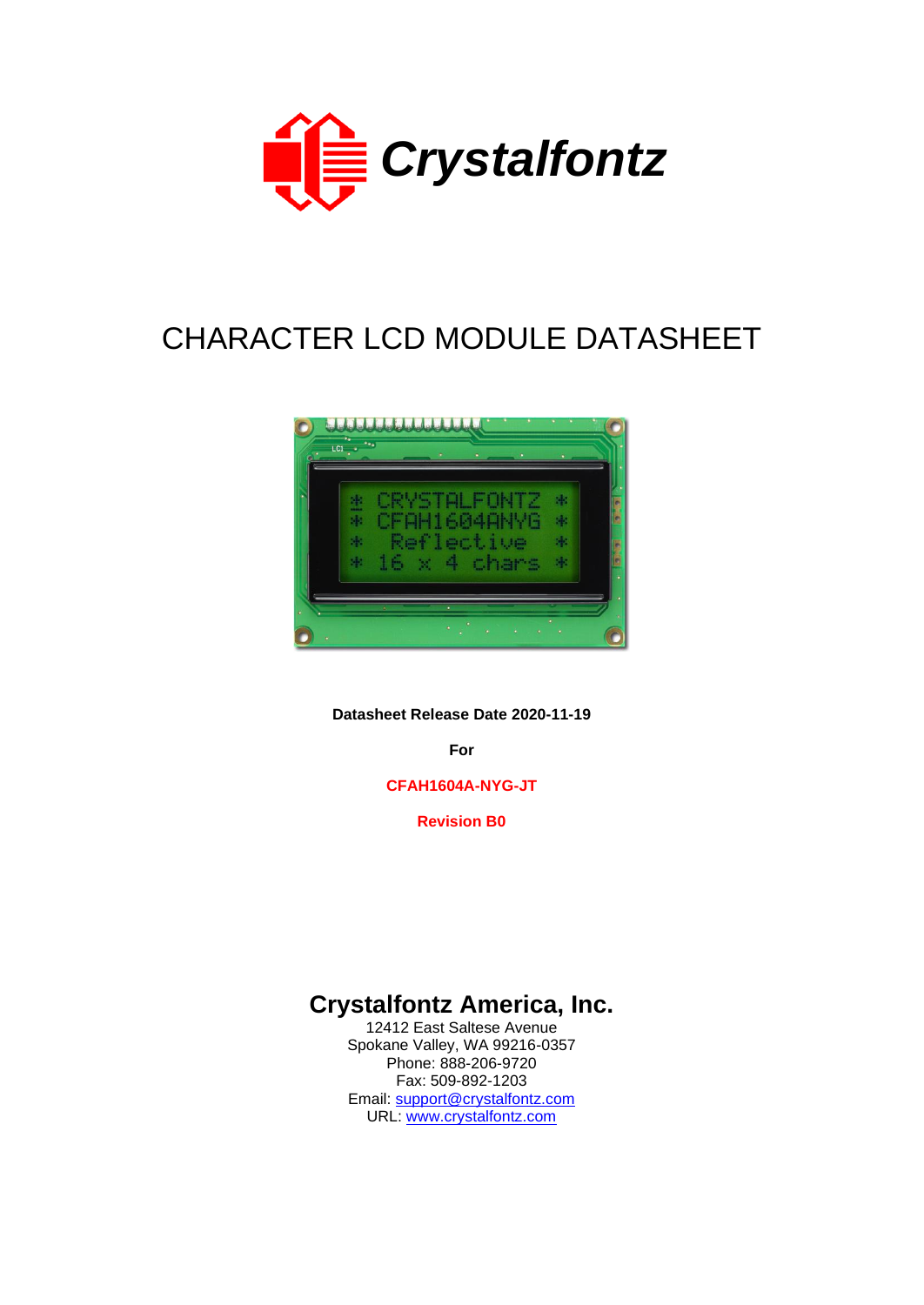

# **CONTENTS**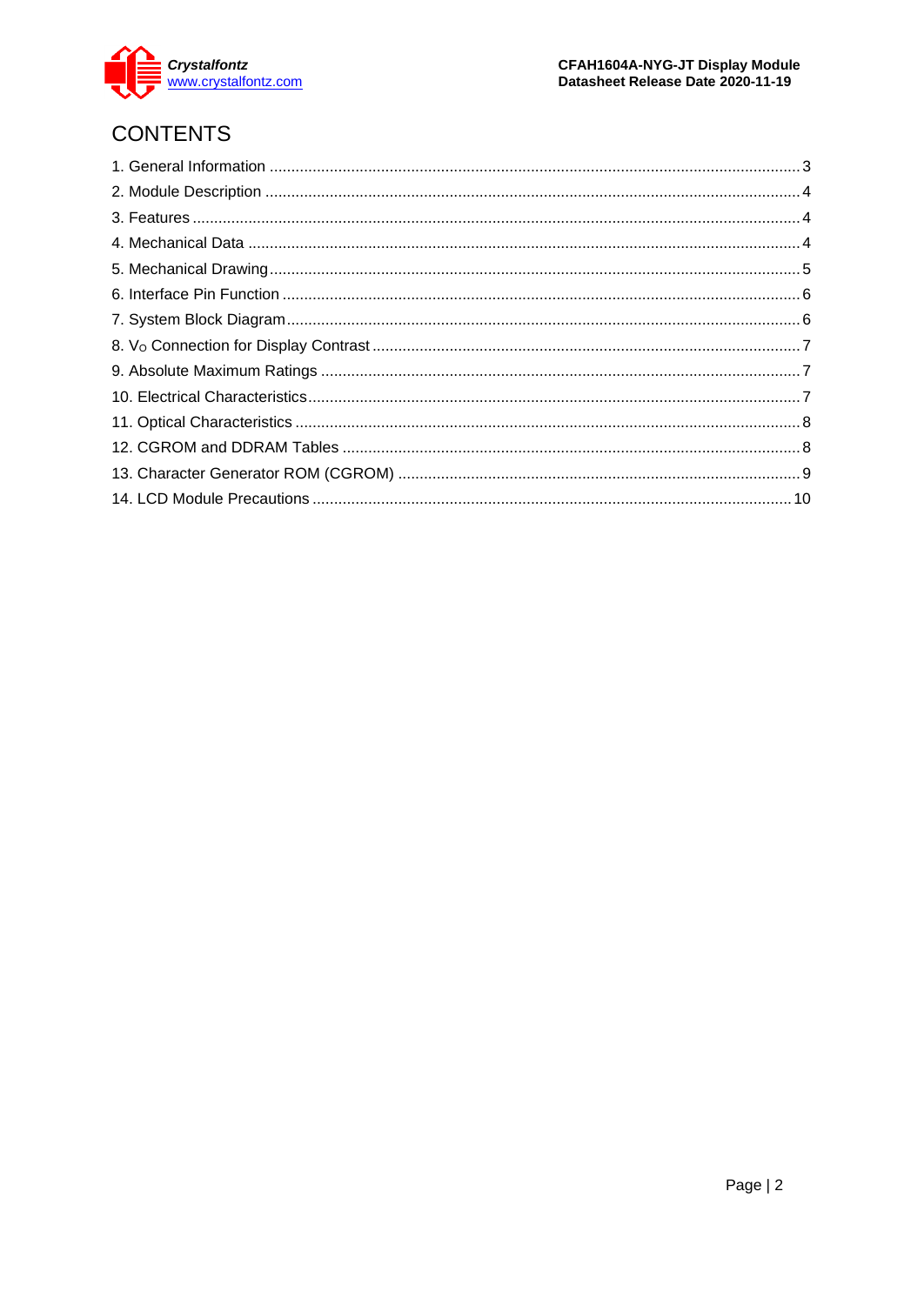

## <span id="page-2-0"></span>**1. General Information**

#### **Datasheet Revision History**

Datasheet Release: **2020-11-19**

Datasheet for the CFAH1604A-NYG-JT character LCD display module.

### **Product Change Notifications**

You can check for or subscribe to **Part Change Notices** for this display module on our website.

#### **Variations**

Slight variations between lots are normal (e.g., contrast, color, or intensity).

#### **Volatility**

This display module has volatile memory.

#### **Disclaimer**

Certain applications using Crystalfontz America, Inc. products may involve potential risks of death, personal injury, or severe property or environmental damage ("Critical Applications"). CRYSTALFONTZ AMERICA, INC. PRODUCTS ARE NOT DESIGNED, INTENDED, AUTHORIZED, OR WARRANTED TO BE SUITABLE FOR USE IN LIFE-SUPPORT APPLICATIONS, DEVICES OR SYSTEMS OR OTHER CRITICAL APPLICATIONS. Inclusion of Crystalfontz America, Inc. products in such applications is understood to be fully at the risk of the customer. In order to minimize risks associated with customer applications, adequate design and operating safeguards should be provided by the customer to minimize inherent or procedural hazard. Please contact us if you have any questions concerning potential risk applications.

Crystalfontz America, Inc. assumes no liability for applications assistance, customer product design, software performance, or infringements of patents or services described herein. Nor does Crystalfontz America, Inc. warrant or represent that any license, either express or implied, is granted under any patent right, copyright, or other intellectual property right of Crystalfontz America, Inc. covering or relating to any combination, machine, or process in which our products or services might be or are used.

All specifications in datasheets on our website are, to the best of our knowledge, accurate but not guaranteed. Corrections to specifications are made as any inaccuracies are discovered.

Company and product names mentioned in this publication are trademarks or registered trademarks of their respective owners.

Copyright © 2020 by Crystalfontz America, Inc.,12412 East Saltese Avenue, Spokane Valley, WA 99216 U.S.A.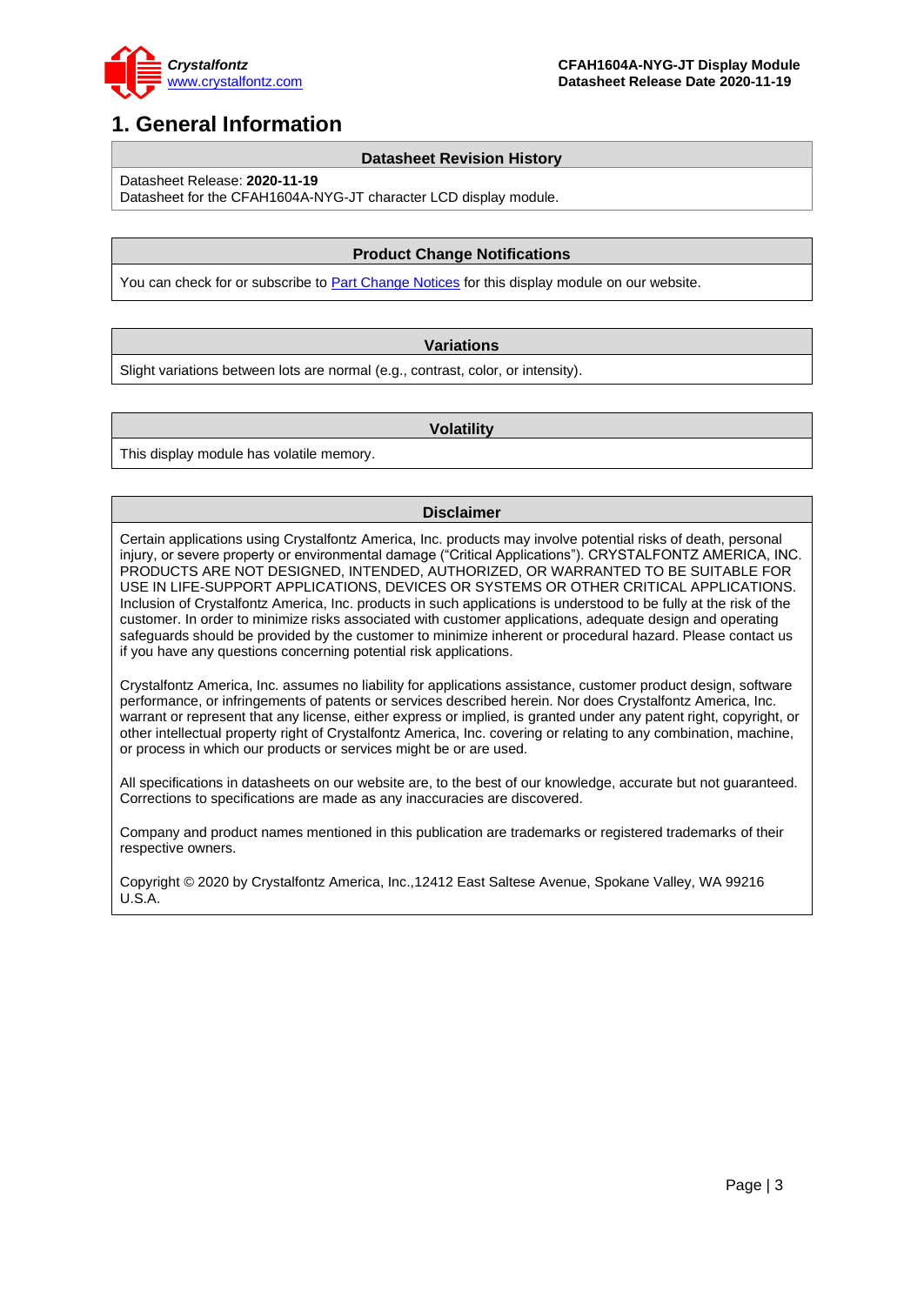

### <span id="page-3-0"></span>**2. Module Description**

This is a 16 character by 4-line LCD display with no backlight. This display has a built-in Sitronix ST7066U controller. The Sitronix ST7066U is compatible with the industry standard Hitachi HD44780 controller.

Please see [Sitronix ST7066U LCD Controller Datasheet](https://www.crystalfontz.com/controllers/Sitronix/ST7066U) for further reference.

### <span id="page-3-1"></span>**3. Features**

- Built-in Controller: ST7066U (or equivalent)
- STN Positive, Yellow-green, Reflective Mode
- +5v Power Supply
- Viewing Direction: 6 o'clock
- 1/16 Duty
- Temperature Operation: -20°C to +70°C
- Interface: 6800 (default), optional SPI / I<sup>2</sup>C

### <span id="page-3-2"></span>**4. Mechanical Data**

| <b>Item</b>              | <b>Specification</b><br>(mm)  | <b>Specification</b><br>(inch, reference) |
|--------------------------|-------------------------------|-------------------------------------------|
| Overall Width and Height | 87.0 (W) x 60.0 (H) x 9.3 (D) | $3.425$ (W) x 2.362 (H) x 0.366 (D)       |
| Viewing Area             | 62.0 (W) $\times$ 26.0 (H)    | 2.441 (W) x 1.024 (H)                     |
| Active Area              | 56.2 (W) x 20.8 (H)           | 2.213 (W) x 0.819 (H)                     |
| <b>Character Size</b>    | 2.95 (W) $\times$ 4.75 (H)    | $0.116$ (W) x $0.187$ (H)                 |
| <b>Character Pitch</b>   | $3.55$ (W) x 5.35 (H)         | $0.139$ (W) x 0.211 (H)                   |
| Dot Size                 | $0.55$ (W) x $0.55$ (H)       | $0.022$ (W) x $0.022$ (H)                 |
| Dot Pitch                | $0.60$ (W) x $0.60$ (H)       | $0.024$ (W) x $0.024$ (H)                 |
| Weight (Typical)         | 42 grams                      | 1.48 ounces                               |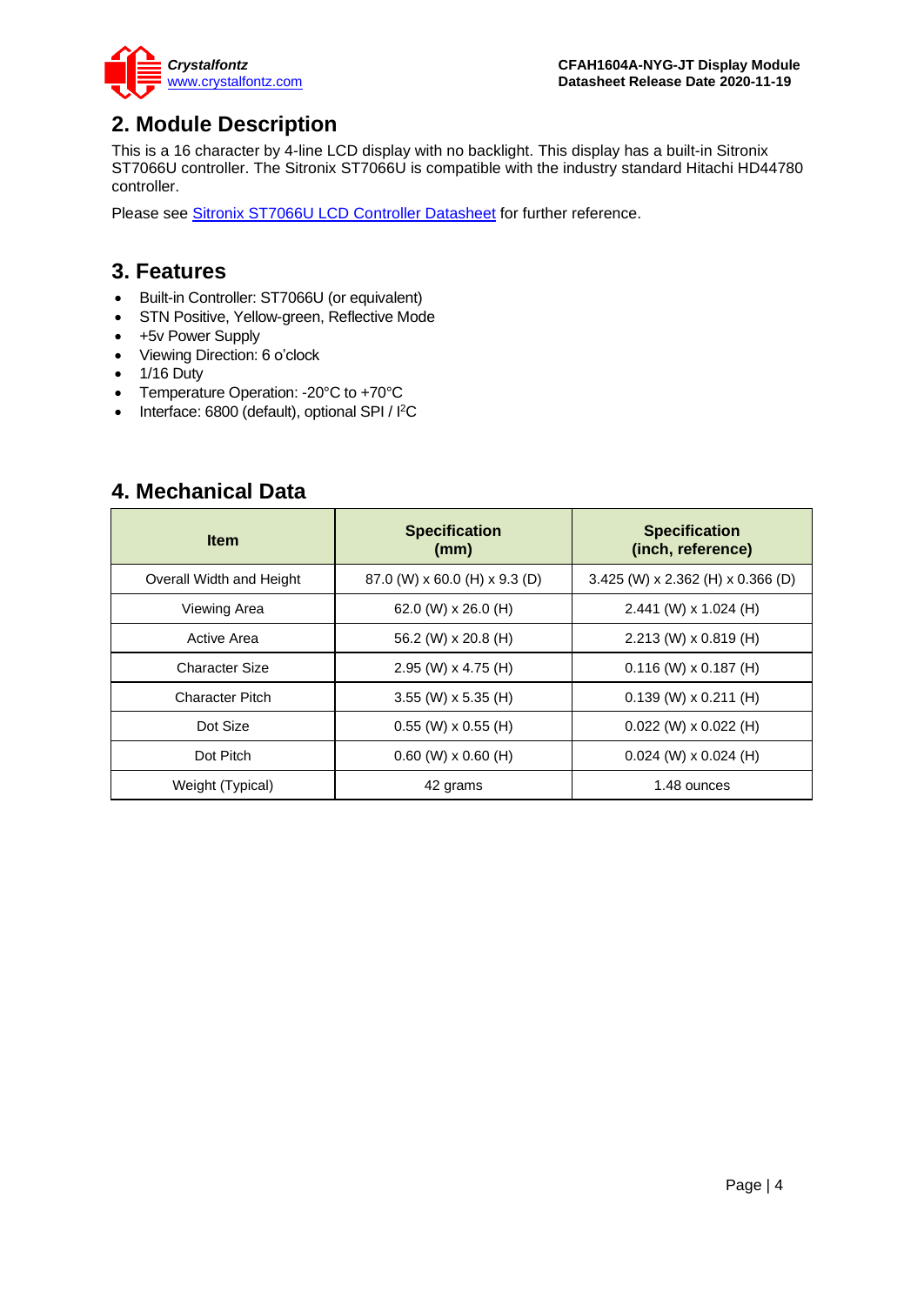

### **5. Mechanical Drawing**

<span id="page-4-0"></span>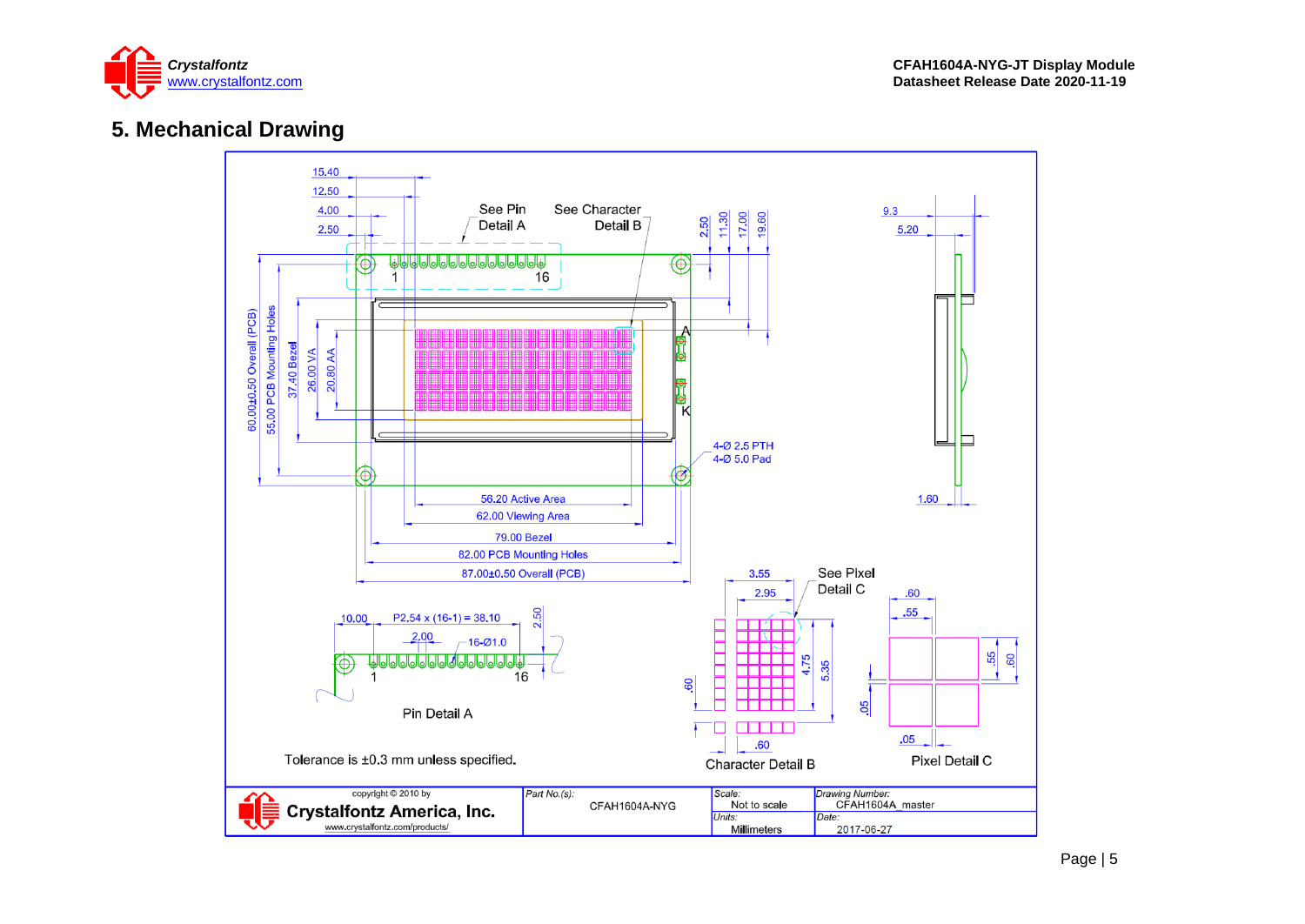

# <span id="page-5-0"></span>**6. Interface Pin Function**

| Pin No.           | <b>Symbol</b>         | Level                | <b>Function</b>                |
|-------------------|-----------------------|----------------------|--------------------------------|
| 1                 | <b>Vss</b>            | 0v                   | Ground                         |
| $\overline{2}$    | <b>V<sub>DD</sub></b> | 5.0 <sub>V</sub>     | Supply Voltage for Logic       |
| 3                 | $V_{\rm O}$           | (variable)           | Supply Voltage for LCD         |
| 4                 | <b>RS</b>             | H/L                  | H: Data<br>L: Instruction Code |
| 5                 | R/W                   | H/L                  | H: Read<br>L: Write            |
| 6                 | E                     | $H, H \rightarrow L$ | Chip Enable Signal             |
| $\overline{7}$    | DB <sub>0</sub>       | H/L                  | Data Bus Line                  |
| 8                 | DB <sub>1</sub>       | H/L                  | Data Bus Line                  |
| 9                 | DB <sub>2</sub>       | H/L                  | Data Bus Line                  |
| 10                | DB <sub>3</sub>       | H/L                  | Data Bus Line                  |
| 11                | DB4                   | H/L                  | Data Bus Line                  |
| $12 \overline{ }$ | DB <sub>5</sub>       | H/L                  | Data Bus Line                  |
| 13                | DB <sub>6</sub>       | H/L                  | Data Bus Line                  |
| 14                | DB <sub>7</sub>       | H/L                  | Data Bus Line                  |
| 15                | <b>NC</b>             |                      | No Connection                  |
| 16                | <b>NC</b>             |                      | No Connection                  |

# <span id="page-5-1"></span>**7. System Block Diagram**

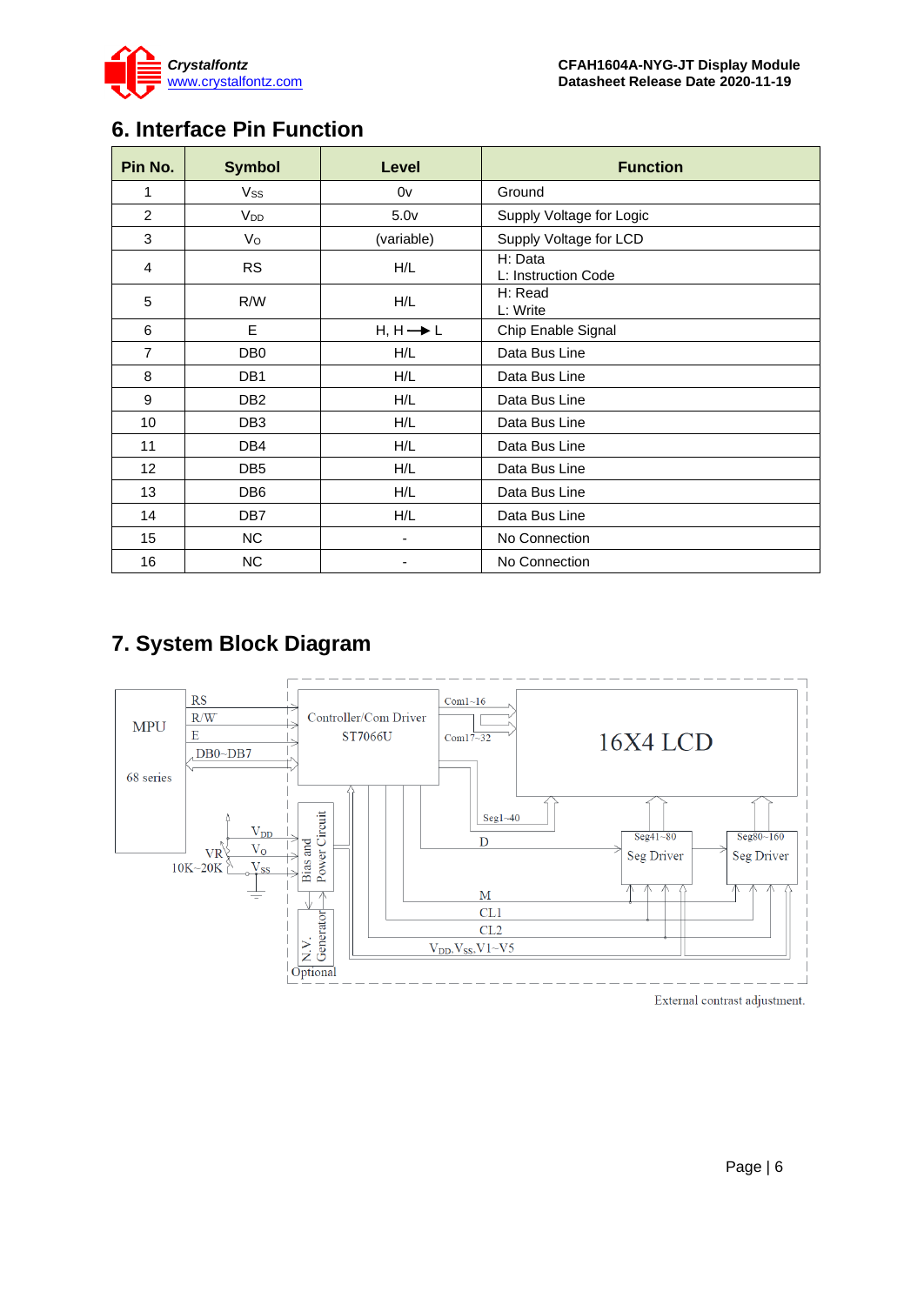

# <span id="page-6-0"></span>**8. V<sup>O</sup> Connection for Display Contrast**

Crystalfontz recommends allowing field adjustment of  $V<sub>O</sub>$  for all designs. The optimal value of  $V<sub>O</sub>$ varies with temperature, variations in  $V_{DD}$ , and viewing angle.  $V_{O}$  will also vary module-to-module and batch-to-batch due to normal manufacturing variations. If exposing adjustments to  $V<sub>O</sub>$  is not possible, Crystalfontz recommends enabling adjustment of  $V<sub>O</sub>$  as part of a product's final test.

Although a potentiometer is shown as a typical connection, V<sub>o</sub> can be driven by a microcontroller, using either a DAC or a filtered PWM. Displays that require V<sub>o</sub> to be negative may require a level shifting circuit.

Start with an initial value of  $V_0 = +1v$  (V<sub>LCD</sub> =  $+4v$ ), and adjust from there.



| <b>Parameter</b>             | <b>Symbol</b>              | <b>Min</b> | <b>Typ</b>               | <b>Max</b>      | Unit | <b>Notes</b> |
|------------------------------|----------------------------|------------|--------------------------|-----------------|------|--------------|
| Supply Voltage for Logic     | $V_{DD} - V_{SS}$          | $-0.3$     | -                        | 7               | V    | (1)(2)       |
| Supply Voltage for LCD       | $V_{DD} - V_{O}$           | $-0.3$     | $\overline{\phantom{0}}$ | 13              | V    | (1)(2)       |
| Input Voltage                | $V_{1}$                    | Vss        |                          | V <sub>DD</sub> | V    |              |
| <b>Operating Temperature</b> | $\mathsf{T}_{\mathsf{OP}}$ | $-20$      | $\overline{\phantom{0}}$ | $+70$           | °C   |              |
| Storage Temperature          | $\mathsf{T}_{\texttt{ST}}$ | $-30$      |                          | $+80$           | °C   |              |

## <span id="page-6-1"></span>**9. Absolute Maximum Ratings**

*Notes:*

*(1) These are stress ratings only. Extended exposure to the absolute maximum ratings listed above* 

*may affect device reliability or cause permanent damage.* 

*(2) Functional operation should be restricted to the limits in the Electrical Characteristics table below.*

# <span id="page-6-2"></span>**10. Electrical Characteristics**

| <b>Item</b>              | <b>Symbol</b>          | <b>Condition</b>         | <b>Min</b>               | <b>Typ</b> | <b>Max</b>            | <b>Unit</b> |
|--------------------------|------------------------|--------------------------|--------------------------|------------|-----------------------|-------------|
| Supply Voltage for Logic | $V_{DD} - V_{SS}$      | $\overline{\phantom{a}}$ | $+4.5$                   | $+5.0$     | 5.5                   | V           |
|                          |                        | $Ta = -20^{\circ}C$      |                          |            | 5.7                   | V           |
| Supply Voltage for LCD   | $V_{DD} - V_{O}$       | Ta=+25 $^{\circ}$ C      | 4.2                      | 4.35       | 4.5                   | V           |
|                          |                        | $Ta=+70^{\circ}C$        | 3.7                      |            |                       | $\vee$      |
| High-level Input         | V <sub>IH</sub>        |                          | 0.7V <sub>DD</sub>       |            | <b>V<sub>DD</sub></b> | V           |
| Low-level Input          | $V_{IL}$               | $\overline{\phantom{a}}$ | $V_{SS}$                 | ٠          | 0.6                   | V           |
| High-level Output        | <b>V</b> он            | ٠                        | 3.9                      | ٠          | <b>V<sub>DD</sub></b> | $\vee$      |
| Low-level Output         | VOL                    | $\overline{\phantom{0}}$ | $\overline{\phantom{0}}$ | ٠          | 0.4                   | V           |
| <b>Supply Current</b>    | <b>I</b> <sub>DD</sub> | $V_{DD} = 5.0V$          | 1.0                      | 1.2        | 1.5                   | mA          |

Page | 7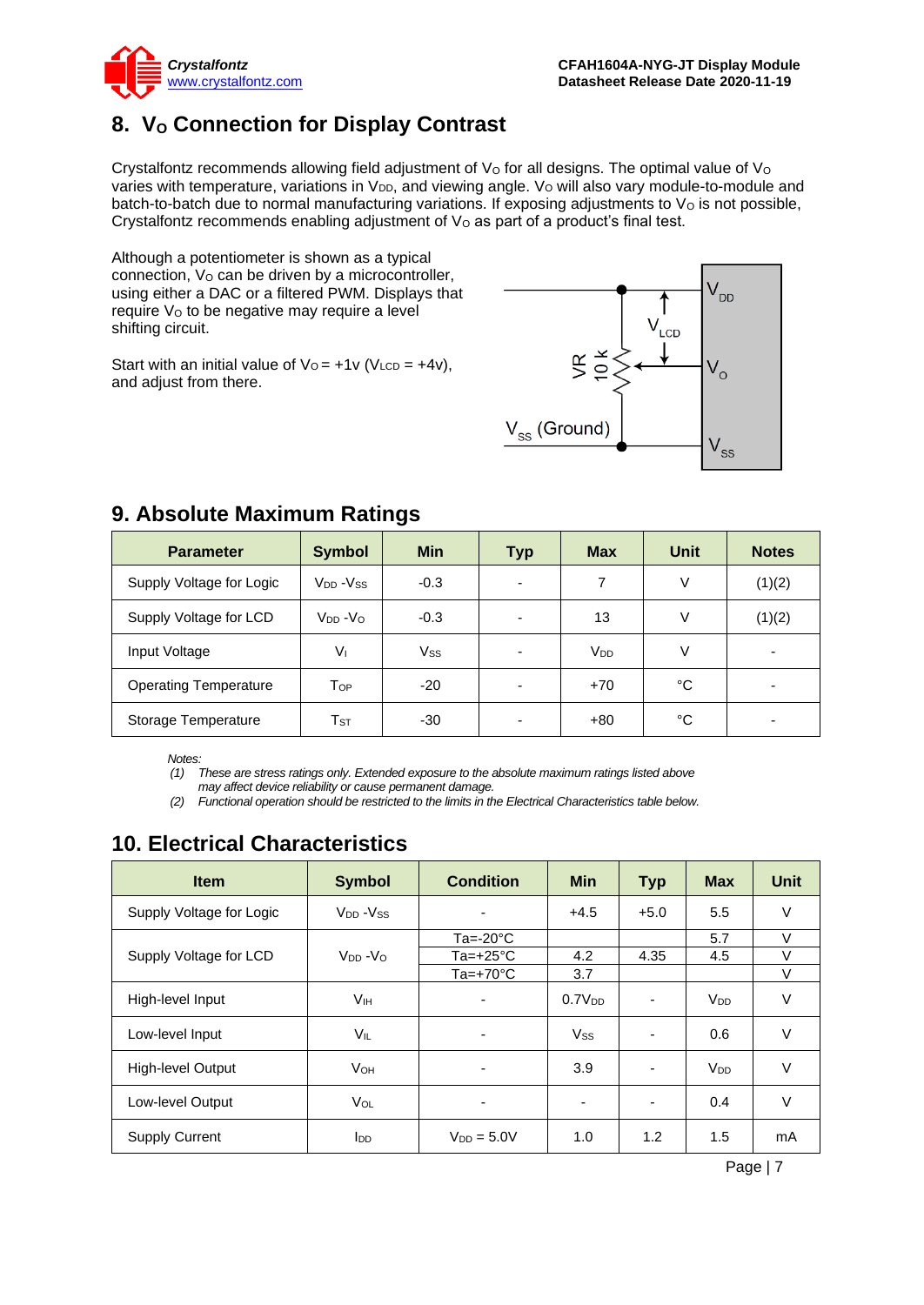

# <span id="page-7-0"></span>**11. Optical Characteristics**

| <b>Item</b>           | <b>Symbol</b> | <b>Condition</b> | <b>Min</b>               | <b>Typ</b> | <b>Max</b> | <b>Unit</b>        |
|-----------------------|---------------|------------------|--------------------------|------------|------------|--------------------|
|                       |               | CR <sub>2</sub>  |                          |            | 20         | $\Psi = 180^\circ$ |
|                       |               | CR <sub>2</sub>  |                          |            | 40         | $\Psi = 0^\circ$   |
| View Angle            |               | CR <sub>2</sub>  |                          |            | 30         | $\Psi = 90^\circ$  |
|                       | Ĥ             | CR <sub>2</sub>  |                          |            | 30         | $\Psi = 270^\circ$ |
| <b>Contrast Ratio</b> | CR            |                  | -                        | 3          |            |                    |
|                       | T rise        |                  | $\overline{\phantom{0}}$ | 150        | 200        | ms                 |
| Response Time         | T fall        | -                | -                        | 150        | 200        | ms                 |

### <span id="page-7-1"></span>**12. CGROM and DDRAM Tables**

Please see [Sitronix ST7066U LCD Controller Datasheet](https://www.crystalfontz.com/controllers/Sitronix/ST7066U) for further reference.

### **12.1. Display Position DDRAM Address**

The following table shows the relationship between the controller's addresses and the corresponding character location on the module

|                      |    |    |    |    |    |    |    |     | q              |    |    |    |      |     | - 15 |    |
|----------------------|----|----|----|----|----|----|----|-----|----------------|----|----|----|------|-----|------|----|
| <b>DDRAM Address</b> | 00 | 01 | 02 | 03 | 04 | 05 | 06 | -07 | 08             | 09 | 0A | 0B | $OC$ | -OD | 0E   | 0F |
| <b>DDRAM Address</b> | 40 | 41 | 42 | 43 | 44 | 45 | 46 | 47  | 48             | 49 | 4A | 4B | 4C   | 4D  | 4E   | 4F |
| <b>DDRAM Address</b> | 14 | 15 | 16 |    | 18 | 19 | 1A | 1B  | 1 <sup>C</sup> | 1D | 1E |    |      |     |      |    |
| <b>DDRAM Address</b> | 54 | 55 | 56 | 57 | 58 | 59 | 5A | 5B  | 5C             | 5D | 5E | 5F | 60   | 61  | -62  | 63 |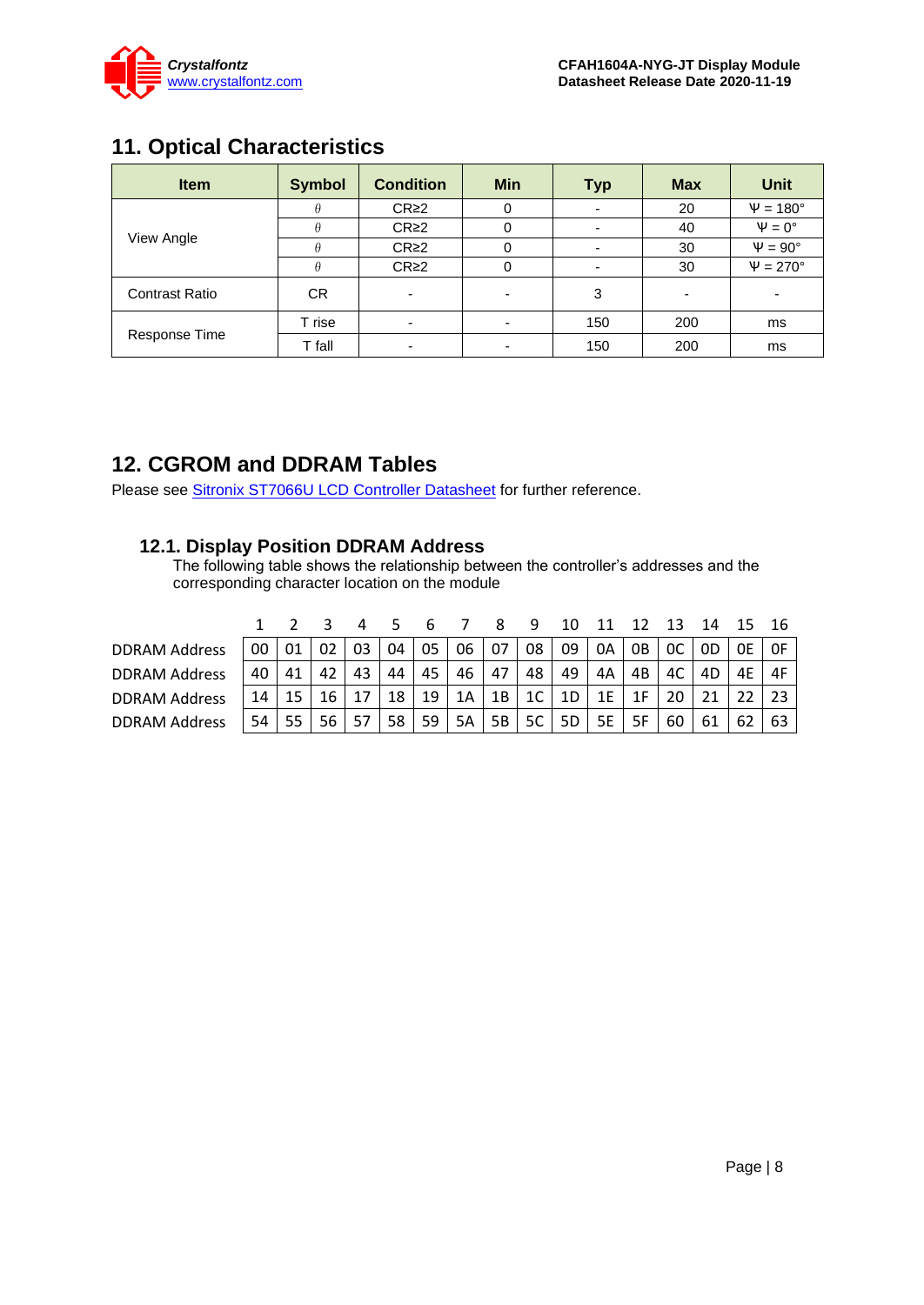

# <span id="page-8-0"></span>**13. Character Generator ROM (CGROM)**

| Upper<br>4 bit<br>Lower<br>4 bit |                         |                                                                                                                                                                     |                                                    |                                                                            |                                                                                                        |                                                                                                                                                                                                                                                                                                                                                                                                                                                  |                                                                                                                                                                     |  |                                                    |                                              |                                                                                                                    |                                                              |                                                                                                                                                                       | LLLL LLLH LLHL LLHH LHLL LHLH LHHL LHHH HLLL HLLH HLHL HLHH HHLL HHLH HHHL HHHH                                                                                                           |
|----------------------------------|-------------------------|---------------------------------------------------------------------------------------------------------------------------------------------------------------------|----------------------------------------------------|----------------------------------------------------------------------------|--------------------------------------------------------------------------------------------------------|--------------------------------------------------------------------------------------------------------------------------------------------------------------------------------------------------------------------------------------------------------------------------------------------------------------------------------------------------------------------------------------------------------------------------------------------------|---------------------------------------------------------------------------------------------------------------------------------------------------------------------|--|----------------------------------------------------|----------------------------------------------|--------------------------------------------------------------------------------------------------------------------|--------------------------------------------------------------|-----------------------------------------------------------------------------------------------------------------------------------------------------------------------|-------------------------------------------------------------------------------------------------------------------------------------------------------------------------------------------|
| <b>LLLL</b>                      | CG<br><b>RAM</b><br>(1) |                                                                                                                                                                     | 학년간<br>י<br>השפשה<br>ъ<br>b b b                    | ಕಾಶಿ ಕಾಶಿಕಾ<br>ಕಾಶಿಕಾಶಿಕಾಶ<br>ಕಾಶಿಕಾಶಿಕಾಶಿ<br>ಕಾಶಿಕಾಶಿಕಾಶಿ<br>ಕಾಶಿಕಾಶಿಕಾಶಿ | ī,                                                                                                     | $\mathbf{e}_{\mathbf{e}_{\mathbf{e}}}$                                                                                                                                                                                                                                                                                                                                                                                                           | <b>BOOK</b><br>ត្តិ<br>ខ្ញុំមានស                                                                                                                                    |  |                                                    | 555555                                       | a bay<br>動動                                                                                                        | ъъъ<br>555<br>.<br>Nati                                      | is.                                                                                                                                                                   |                                                                                                                                                                                           |
| <b>LLLH</b>                      | (2)                     | <b>BRAN</b><br>動                                                                                                                                                    | <b>BARBARA</b>                                     | ್ಯ ಕಾಶ್ಮೀಕರ್<br>ಕಾಶ್ಮೀಕರ್ತರ ಕಾಶ್ಮೀಕರ್<br>ಕಾಶ್ಮೀಕರ್ಶಕರ                      | , , ,<br>, , , , , ,<br>, , , , , , ,<br>, , , , , ,<br>Ь                                              | ה שפתי<br>לפי שפ                                                                                                                                                                                                                                                                                                                                                                                                                                 | ъ'n<br>ad<br>Laura                                                                                                                                                  |  | as<br>Bas                                          | 출연관 <i>연</i><br>관<br>관 - 관<br>a<br>Baas      | Р<br>n<br>Bar<br>a<br>Papa<br>Papa                                                                                 | $\mathbf{r}^{\mathbf{b}}$<br>ia<br>Baasa                     | <b>P P</b><br>anda<br>Maria<br>Maria                                                                                                                                  | 하는 여자<br>불마리                                                                                                                                                                              |
| <b>LLHL</b>                      | (3)                     | ana<br>Ba                                                                                                                                                           | 555                                                | nas<br>Roma<br>Roma                                                        | ł,<br>٩,                                                                                               |                                                                                                                                                                                                                                                                                                                                                                                                                                                  |                                                                                                                                                                     |  | a<br>B<br>B                                        | ъ<br>PARATA<br>Р                             | dia a<br><b>Popular</b><br>$\mathbf{r}$<br>ъ                                                                       | ъ<br>ъ<br>ъ                                                  | a a a<br>in din s                                                                                                                                                     | a a a                                                                                                                                                                                     |
| <b>LLHH</b>                      | (4)                     | B                                                                                                                                                                   | 电电话电话<br>o o o                                     | <b>BBB</b><br>ear<br>Barata<br>.<br>BBB                                    | 无影影影<br>ъъъ<br>h,<br><b>NOW</b>                                                                        | a a a                                                                                                                                                                                                                                                                                                                                                                                                                                            | <b>bob</b><br><b>baab</b>                                                                                                                                           |  | l<br>aas                                           | a papa<br>Papa<br>Papa<br>$\mathbf{r}$       | 内向内<br>ing<br>Baasa<br>B                                                                                           | anaan<br>ראשונה<br>השירות של<br>השירות                       | <b>STS</b><br>$\mathbb{R}^n$<br><b>STOR</b>                                                                                                                           |                                                                                                                                                                                           |
| <b>LHLL</b>                      | (5)                     | 西方西方<br>ъ<br>a a Ra                                                                                                                                                 |                                                    | ಕಾಶ್ಮಾನ ಕಾಶ್ಮ<br>ಕಾಶ್ಮಾನ ಕಾಶ್ಮಾನ<br>ಕಾಶ್ಮಾನ ಕಾಶ್ಮಾನ<br>ಕಾಶ್ಮಾನ ಕಾಶ್ಮಾನ     |                                                                                                        | ್ಯ ಸಮಾನ<br>ಕಾರ್ಮಿಕ<br>ಕಾರಣದಿಂತ                                                                                                                                                                                                                                                                                                                                                                                                                   | <b>Alternative Contracts</b><br>Branches Contracts<br>Contracts Contracts Contracts Contracts Contracts Contracts Contracts Contracts Contracts Contracts Contracts |  |                                                    | ಕ್ಕೆ ಕೆ<br>ಕೆಳೆಕೆಕೆಕೆಕೆಕೆ<br>ಕೆಳೆಕೆಕೆಕೆಕೆಕೆ  | ਰਵਰਦਰ ਦੇ ਹੱਤ<br>ਹਵਾਲੇ ਦਰਜਨਾ                                                                                        | ್ಯ ಕ್ಷೇತ್ರ<br>ಆರಂಭವಾದ<br>ಕ್ಷೇತ್ರಗಳು                          |                                                                                                                                                                       |                                                                                                                                                                                           |
| <b>LHLH</b>                      | (6)                     | RR<br>ъ<br>ъ<br>۳s                                                                                                                                                  |                                                    |                                                                            | <b>Contact Services</b>                                                                                | ▏▙▙▙▕▙<br>▕▙▙▙▙▋▓<br>▐▙▙▙▊▕▙▙▜                                                                                                                                                                                                                                                                                                                                                                                                                   | i<br>Paratas<br>.                                                                                                                                                   |  | 쨇                                                  | $\mathbf{r}_\mathrm{a}$                      | $\begin{bmatrix} \frac{p}{p} & \frac{p}{p} & \frac{p}{p} \\ \frac{p}{p} & \frac{p}{p} & \frac{p}{p} \end{bmatrix}$ | ももももも<br>ちちももももも<br>ちちもももも                                   | r,<br>.<br>Brand                                                                                                                                                      | a<br>Banan<br>Banan                                                                                                                                                                       |
| LHHL                             | (7)                     | ЪЪ<br>看<br>B<br>Baa<br>$\mathbf{z}_q$                                                                                                                               | ЪЪ<br>o o o<br>ì.<br>'s sie                        | <b>SPARE</b><br>n<br>Road<br>Road                                          | o<br>Preference<br>Preference<br><b>Page</b>                                                           | $\overline{\mathbf{w}}_{\mathbf{b}}$<br>$\begin{bmatrix} \frac{1}{2} & \frac{1}{2} & \frac{1}{2} & \frac{1}{2} & \frac{1}{2} & \frac{1}{2} & \frac{1}{2} & \frac{1}{2} & \frac{1}{2} & \frac{1}{2} & \frac{1}{2} & \frac{1}{2} & \frac{1}{2} & \frac{1}{2} & \frac{1}{2} & \frac{1}{2} & \frac{1}{2} & \frac{1}{2} & \frac{1}{2} & \frac{1}{2} & \frac{1}{2} & \frac{1}{2} & \frac{1}{2} & \frac{1}{2} & \frac{1}{2} & \frac{1}{2} & \frac{1}{2$ | aga<br>aga<br>d dia                                                                                                                                                 |  | 55555<br>ล<br>สูติศตริต<br>$\overline{\mathbf{b}}$ | ,<br>"aaaaaa<br>"aaaaa<br>P.<br>ъ            | รรษ จัดรอง<br>รายลูก<br>รายลูก<br>รายลูก รายลูก รายลูก                                                             |                                                              |                                                                                                                                                                       | <b>SOSSS</b><br><b>Bases</b>                                                                                                                                                              |
| <b>LHHH</b>                      | (8)                     | 학<br>Đ.                                                                                                                                                             | gaaaa<br>畅                                         | $\overline{\mathbf{v}^{\mathbf{b}\mathbf{b}}}\mathbf{v}$<br><b>b</b> b b   | ಕ್ಷ್ಮ ಕಾರ್ಮಿಕರ್<br>ಕಾರ್ಮಿಕರ್ ಕ್ಷ್ಮ ಕಾರ್ಮಿಕರ್<br>ಕಾರ್ಮಿಕರ್ ಕ್ಷ್ಮ ಕಾರ್ಮಿಕರ್<br>ಕಾರ್ಮಿಕರ್ ಕ್ಷ್ಮ ಕಾರ್ಮಿಕರ್ | a a a a<br>A                                                                                                                                                                                                                                                                                                                                                                                                                                     | שישים<br>גישון הייתה<br>הייתה הייתה<br>הייתה הייתה                                                                                                                  |  | a a a a a                                          | - 555                                        | <b>BREE</b><br>ъ.<br>點<br>$\mathbf{b}_{\mathbf{q}_0}$<br>ъ,<br>٠.                                                  | ъъъ<br>a <sup>nana</sup> a<br>a<br>$\mathbf{h}^{\mathbf{b}}$ | ass.<br>大阪市                                                                                                                                                           |                                                                                                                                                                                           |
| <b>HLLL</b>                      | (1)                     | $\overline{\mathbf{r}}$<br>$\frac{d^2dx}{dt^2}$                                                                                                                     | - 55<br>P.<br><b>SSS</b><br>i.<br>B<br><b>SIGN</b> | ಕಕಕಕಕಕಕ<br>ಕ<br>ಕಕಕಕಕಕಕ                                                    | <b>Hara</b><br>Anglan<br>Anglan<br>$\frac{1}{2}$                                                       | समसम्बन्धः<br>स<br><b>W</b><br>a a an                                                                                                                                                                                                                                                                                                                                                                                                            | 動<br>ъ.<br>$\mathbf{r}_{\mathbf{q}}$<br>l Ba                                                                                                                        |  | 畅<br>eran<br>Ban<br>ъ                              | a <sup>aaa</sup> a<br>a<br>ъ<br>$\mathbf{b}$ | e<br>Bana<br>ъ                                                                                                     | 39999<br><b>BLAND</b><br>$\mathbf{b}^{\mathbf{b}}$           | $\begin{array}{c} \mathbb{E} \left\  \mathbb{E} \right\ _2^2 \\ \mathbb{E} \left\  \mathbb{E} \right\ _2^2 \\ \mathbb{E} \left\  \mathbb{E} \right\ _2^2 \end{array}$ | $\mathbf{b}^{\mathbf{b}}$                                                                                                                                                                 |
| <b>HLLH</b>                      | (2)                     | $\begin{bmatrix} \mathbf{p}^2\mathbf{p}^2\mathbf{p}^2\end{bmatrix}$<br>$\mathbf{r}$                                                                                 | to to to<br>ש<br>פייפי<br>פייפי<br>ъъ <sup>ъ</sup> | もちちちちちち                                                                    |                                                                                                        | in the first second to the first second to the first second to the first second to the first second to the first second to the first second to the first second to the first second to the first second to the first second to                                                                                                                                                                                                                   | e<br>Prop<br><b>Bab</b>                                                                                                                                             |  | ו השפשי<br>קשישים<br>ъъ                            | e e e e<br>E e e e e<br>E                    | <b>Barbara</b><br>Barbara<br>B                                                                                     |                                                              | ≈∍ ≹                                                                                                                                                                  | e<br>Particular<br><b>SSS</b>                                                                                                                                                             |
| <b>HLHL</b>                      | (3)                     | $\begin{array}{cc} \mathbf{1} & \mathbf{1} \\ \mathbf{1} & \mathbf{1} \\ \mathbf{1} & \mathbf{1} \\ \mathbf{1} & \mathbf{1} \\ \mathbf{1} & \mathbf{1} \end{array}$ | 꾫<br>კ                                             | i<br>Managangan<br>Managangan                                              | <b>Baasa</b><br>ъ<br>n<br>Bobbb                                                                        | ъ<br>aaaa<br>B<br>e.                                                                                                                                                                                                                                                                                                                                                                                                                             | 리얼리리리<br>ł.<br>bstr                                                                                                                                                 |  | งของ<br>อื่น<br>อออิน                              | รรธรร<br>ของ<br>รรธรร<br>ร                   | ŧ.<br><b>Holas</b>                                                                                                 | 動物動物 ()<br>動物動物<br>$\mathbf{r}$                              | $\mathbf{r}$<br>Particular<br>$\mathbf{z}_{\mathrm{b}b}$                                                                                                              | <b><i>Baga</i></b><br>Bagaa<br>Bagaa                                                                                                                                                      |
| <b>HLHH</b>                      | (4)                     |                                                                                                                                                                     | 器<br>결<br>ъ                                        | सम्बन्धसम्<br>स<br>$\mathbf{r}$                                            | ราย<br>อิงคริสต์<br>อิงคริสต์                                                                          | कसम्बनसम्<br>ज<br>$\mathbf{r}^{\mathbf{N}}$<br>$\mathbf{z}_n$                                                                                                                                                                                                                                                                                                                                                                                    | ъ<br>Ę.<br>a<br>Ba                                                                                                                                                  |  |                                                    | $\mathbf{e}^{\mathbf{b}}$                    | ちゅうしゅう しゅうきょう しゅうしゅう ちゅうしゅう しゅうしゅう しゅうしゅう しゅうしゅう しゅうしゅう しゅうしゅう しゅうしゅう しゅうしゅう しゅうしゅう                                |                                                              | e e<br>e                                                                                                                                                              | รัฐธรร<br>สูตรสิ<br>พ                                                                                                                                                                     |
| <b>HHLL</b>                      | (5)                     | ъъ<br>ъ                                                                                                                                                             | $\mathbf{h}^{\mathbf{B}}$<br>P.<br>ъ               | 19999<br>55555                                                             | na an<br>Banan<br>Banan<br>ť                                                                           | <b>Particular</b><br>ъāъ                                                                                                                                                                                                                                                                                                                                                                                                                         | 医胃胃胃胃                                                                                                                                                               |  | Ŧ,                                                 | <b>15 To</b><br>ang.<br>K                    | $\mathbf{w}$ $\mathbf{w}$                                                                                          | ъ                                                            |                                                                                                                                                                       | ತ್ತಿದೆ ಪ್ರಸ್ತೆ ರಶಿಶರನ್ನು ರಶಪಡಿಸ<br>ನಂತರ ಪ್ರಸ್ತೆ ಪ್ರಸ್ತೆ ಪ್ರಸ್ತೆ ಪ್ರಸ್ತೆ<br>ನಂತರ ಪ್ರಸ್ತೆ ಪ್ರಸ್ತೆ ಪ್ರಸ್ತೆ ಪ್ರಸ್ತೆ ಪ್ರಸ್ತೆ ಪ್ರಸ್ತೆ ಪ್ರಸ್ತೆ ಪ್ರಸ್ತೆ ಪ್ರಸ್ತೆ ಪ್ರಸ್ತೆ ಪ್ರಸ್ತೆ ಪ್ರಸ್ತೆ ಪ್ರಸ್ತೆ ಪ |
| <b>HHLH</b>                      | (6)                     | 74444                                                                                                                                                               | www.                                               |                                                                            | ชื่อข้อข้อข้อ<br>ข้อข้อข้อข้อข้อ                                                                       |                                                                                                                                                                                                                                                                                                                                                                                                                                                  | ţ<br>ъ                                                                                                                                                              |  | bbl<br>aasta                                       |                                              |                                                                                                                    | h Tu<br>٧.<br>u u u                                          | bbb                                                                                                                                                                   | ۷.<br>baab                                                                                                                                                                                |
| <b>HHHL</b>                      | (7)                     | 쨻                                                                                                                                                                   |                                                    |                                                                            |                                                                                                        |                                                                                                                                                                                                                                                                                                                                                                                                                                                  |                                                                                                                                                                     |  | a a a                                              |                                              |                                                                                                                    |                                                              | a a a                                                                                                                                                                 |                                                                                                                                                                                           |
| <b>HHHH</b>                      | (8)                     |                                                                                                                                                                     |                                                    |                                                                            |                                                                                                        | 955                                                                                                                                                                                                                                                                                                                                                                                                                                              |                                                                                                                                                                     |  | 55                                                 |                                              | 출력하다<br>탄                                                                                                          |                                                              | 囤                                                                                                                                                                     |                                                                                                                                                                                           |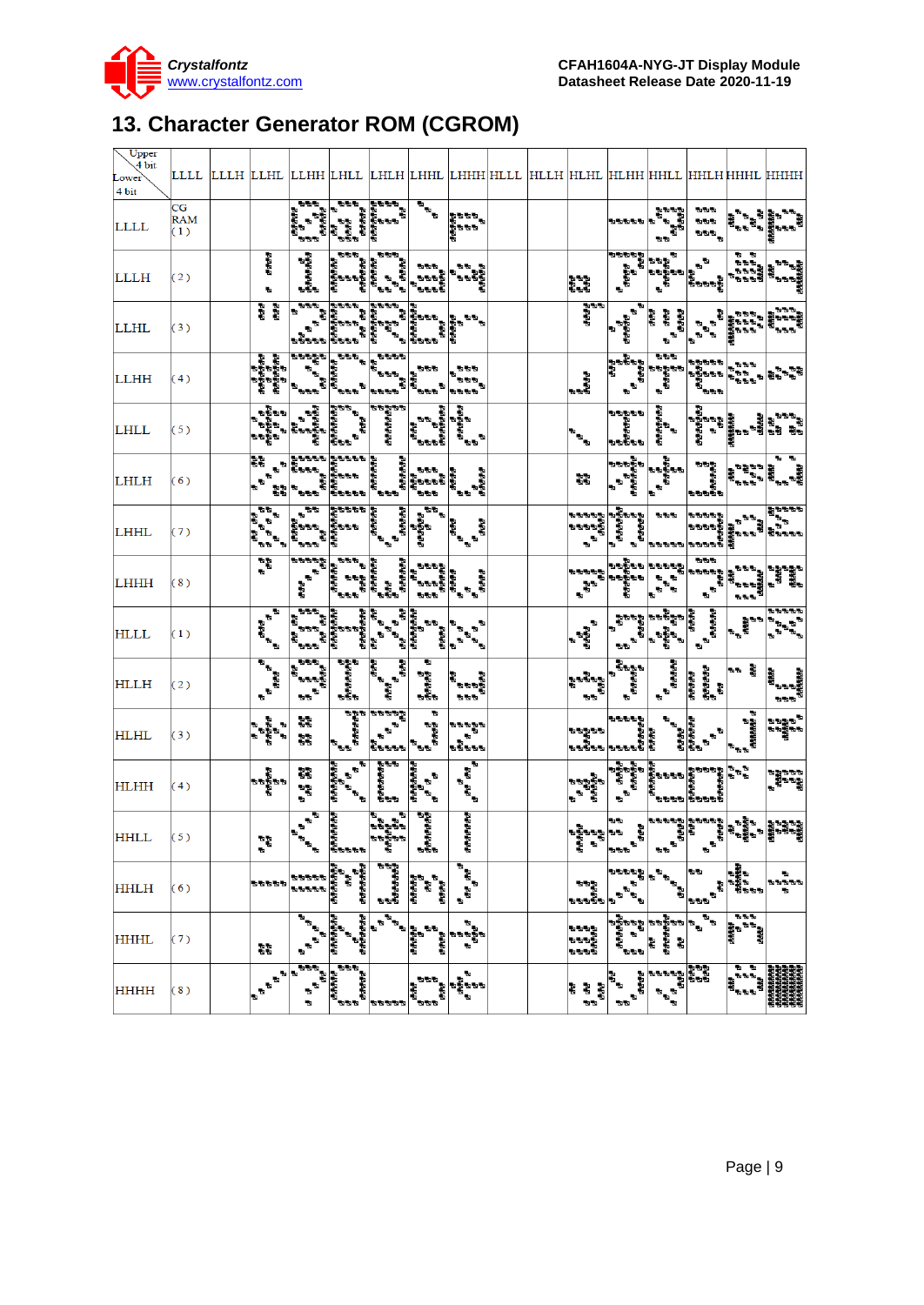

# <span id="page-9-0"></span>**14. LCD Module Precautions**

The precautions below should be followed when using LCD modules to help ensure personal safety, module performance, and compliance of environmental regulations.

### **14.1. Modules**

- Avoid applying excessive shocks to module or making any alterations or modifications to it.
- Do not make extra holes on the printed circuit board, modify its shape or change the components of LCD display module.
- Do not disassemble the LCD display module.
- Do not operate the LCD display module above the absolute maximum rating.
- Do not drop, bend or twist the LCD display module.
- Soldering: only to the I/O terminals.
- Store in an anti-static electricity container and clean environment.
- It is common to use the "screen saver" to extend the lifetime of the LCD display module.
	- $\circ$  Do not use the fixed information for long periods of time in real application.
	- o Do not use fixed information in LCD panel for long periods of time to extend "screen burn" effect time.
- Crystalfontz has the right to change the passive components, including R3, R6 & backlight adjust resistors. (Resistors, capacitors and other passive components will have different appearance and color caused by the different supplier.)
- Crystalfontz have the right to change the PCB Rev. (In order to satisfy the supplying stability, management optimization and the best product performance, etc., under the premise of not affecting the electrical characteristics and external dimensions, Crystalfontz has the right to modify the version.).

### **14.2. Handling Precautions**

- Since the display panel is made of glass, do not apply mechanical impacts such as dropping from a high position.
- If the display panel is accidently broken, and the internal organic substance leaks out, be careful not to inhale or touch the organic substance.
- If pressure is applied to the display surface or its neighborhood of the LCD display module, the cell structure may be damaged, so be careful not to apply pressure to these sections.
- The polarizer covering the surface of the LCD display module is soft and can be easily scratched. Please be careful when handling the LCD display module.
- Clean the surface of the polarizer covering the LCD display module if it becomes soiled using following adhesion tape.
	- o Scotch Mending Tape No. 810 or an equivalent
	- o Never breathe the soiled surface or wipe the surface using a cloth containing solvent such as ethyl alcohol, since the surface of the polarizer will become cloudy.
	- o The following liquids/solvents may spoil the polarizer:
		- Water
		- **Ketone**
		- Aromatic Solvents
- Hold the LCD display module very carefully when placing the LCD display module into the system housing.
- Do not apply excessive stress or pressure to the LCD display module. And, do not over bend the film with electrode pattern layouts. These stresses will influence the display performance. Also, be sure to secure the sufficient rigidity for the outer cases.



Page | 10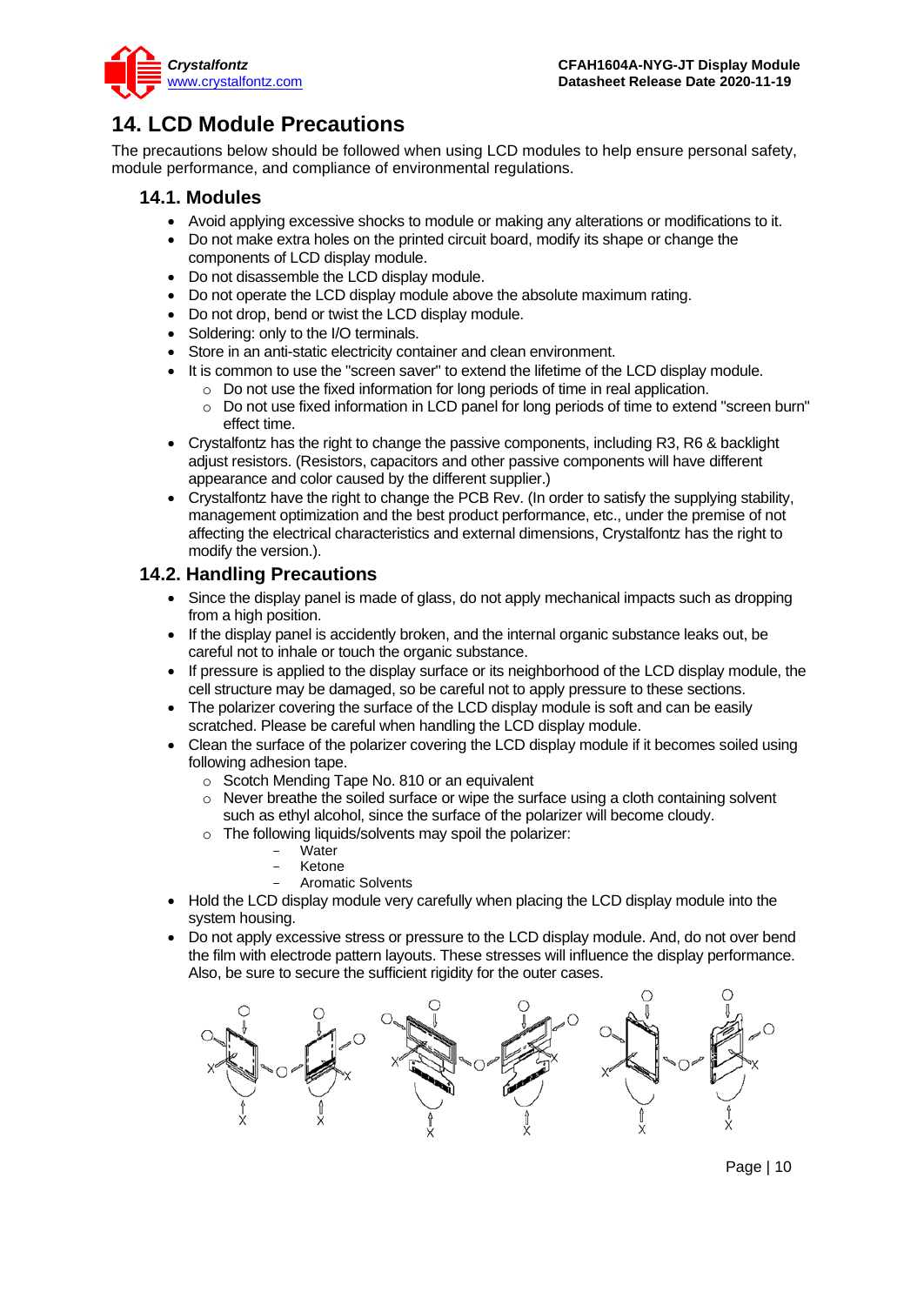

- Do not apply stress to the LSI chips and the surrounding molded sections.
- Do not disassemble or modify the LCD display module.
- Do not apply input signals while the logic power is off.
- Pay sufficient attention to the working environments when handing the LCD display module to prevent occurrence of element breakage accidents by static electricity.
	- o Be sure to make human body grounding when handling LCD display modules.
	- o Be sure to ground tools to use for assembly such as soldering irons.
	- $\circ$  To suppress generation of static electricity, avoid carrying out assembly work under dry environments.
	- $\circ$  Protective film is being applied to the surface of the display panel of the LCD display module. Be careful since static electricity may be generated when exfoliating the protective film.
- Protection film is being applied to the surface of the display panel and removes the protection film before assembling it. At this time, if the LCD display module has been stored for a long period of time, residue adhesive material of the protection film may remain on the surface of the display panel after the film has been removed. In such a case, remove the residue material by the method discussed above.
- If electric current is applied when the LCD display module is being dewed or when it is placed under high humidity environments, the electrodes may become corroded. If this happens proceed with caution when handling the LCD display module.

#### **14.3. Storage Precautions**

- When storing the LCD display modules put them in static electricity preventive bags to avoid exposure to direct sunlight and fluorescent lamps. Also avoid high temperature and high humidity environments and low temperatures (less than 0°C) environments. (We recommend you store these modules in the packaged state when they were shipped from Crystalfontz). Be careful not to let water drops adhere to the packages or bags, and do not let dew gather on them.
- If electric current is applied when water drops are adhering to the surface of the LCD display module the LCD display module may have become dewed. If a dewed LCD display module is placed under high humidity environments it may cause the electrodes to become corroded. If this happens proceed with caution when handling the LCD display module.

### **14.4. Designing Precautions**

- The absolute maximum ratings are the ratings that cannot be exceeded for LCD display module. If these values are exceeded, panel damage may happen.
- To prevent occurrence of malfunctioning by noise pay attention to satisfy the V<sub>II</sub> and V<sub>IH</sub> specifications and, at the same time, to make the signal line cable as short as possible.
- We recommend that you install excess current preventive unit (fuses, etc.) to the power circuit  $(V_{DD})$ . (Recommend value: 0.5A)
- Pay sufficient attention to avoid occurrence of mutual noise interference with the neighboring devices.
- As for EMI, take necessary measures on the equipment side.
- When fastening the LCD display module, fasten the external plastic housing section.
- If the power supply to the LCD display module is forcibly shut down, by such errors as taking out the main battery while the LCD display panel is in operation, we cannot guarantee the quality of this LCD display module.
	- $\circ$  Connection (contact) to any other potential than the above may lead to rupture of the IC.

#### **14.5. Disposing Precautions**

• Request the qualified companies to handle the industrial wastes when disposing of the LCD display modules. Or, when burning them, be sure to observe the environmental and hygienic laws and regulations.

#### **14.6. Other Precautions**

- When an LCD display module is operated for a long period of time with a fixed pattern, the fixed pattern may remain as an after image or a slight contrast deviation may occur.
	- $\circ$  If the operation is interrupted and left unused for a while, normal state can be restored.
	- $\circ$  This will not cause a problem in the reliability of the module.